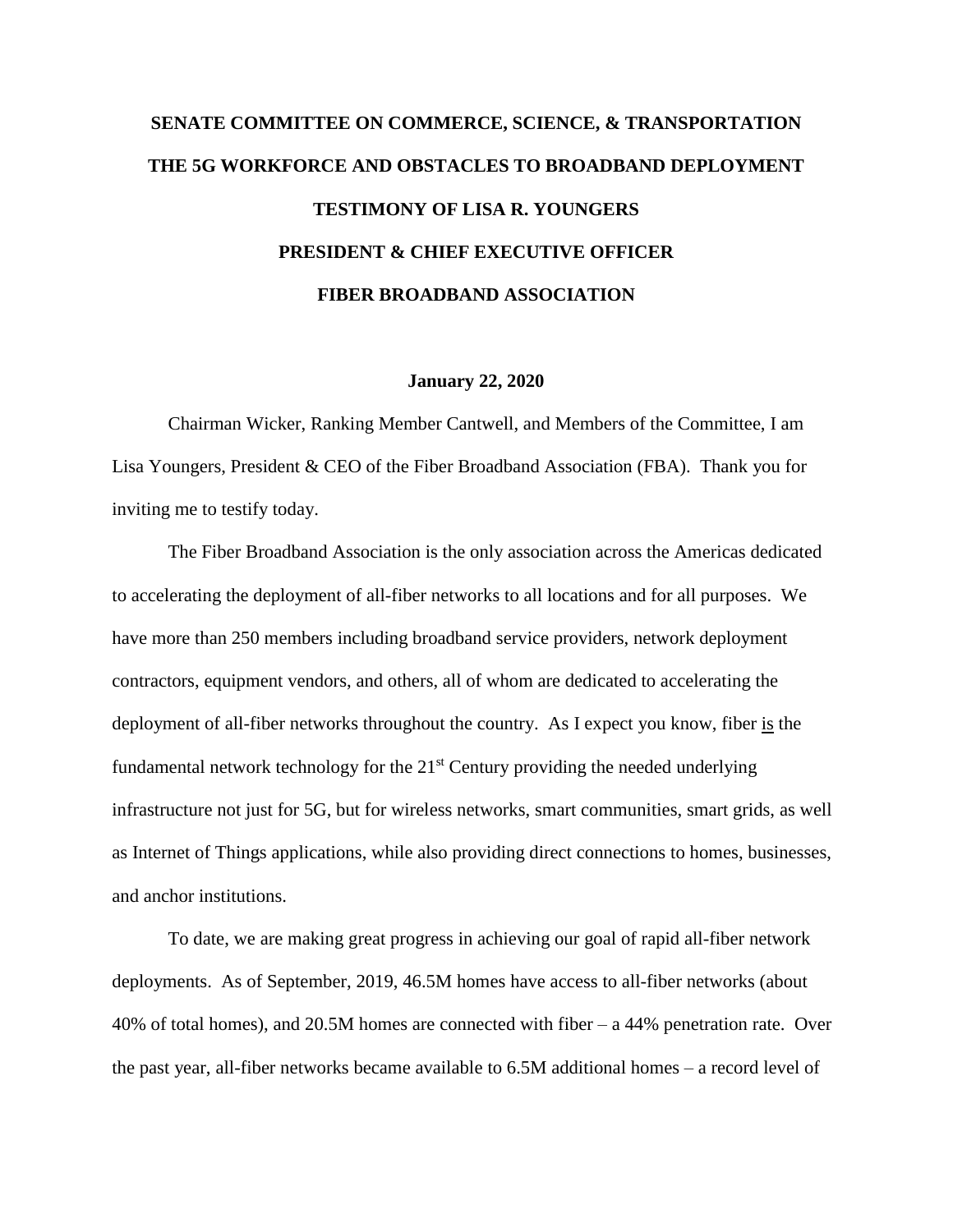additions. While large providers account for most fiber connections, over the past year, smaller providers accounted for 25% of the new home connections and 41% of all-fiber capital expenditures. All-fiber deployments to various customer end-points are at record levels. In 2019, over 450,000 fiber routes were deployed – driven by new deployments to homes, upgrades by cable operators, and the beginning of deployments to 5G sites and small cells.

We expect the good news about all-fiber deployments will continue, especially should the Federal Communications Commission (FCC) adopt and implement the Rural Digital Opportunity Fund with the so-called "budget clearing round" proposal, which many of you support. This proposal will drive support for future-proof networks to many more locations in unserved areas. We also expect further progress as the Rural Utilities Service continues to implement the ReConnect program by awarding funds for all-fiber network builds.

As for removing barriers to all-fiber deployments, FBA members have developed new construction techniques that lower the cost and shorten the timeline for fiber-builds, and they have worked to develop and provide training for the many new employees that are needed on their projects – a subject I will touch on further in a moment. The FCC and state and local governments have made significant strides over the past several years. For example, the FCC's 2018 pole attachment order, which instituted One-Touch Make-Ready (OTMR) and other measures, was a positive step. Additionally, many of our members support efforts that require government entities to act promptly to approve access to their rights-of-way at cost-based rates.

That said, there are still too many barriers that delay and even halt all-fiber deployments. This not only harms consumers, but jeopardizes our international competitiveness. A recent report from the Center for a New American Security highlighted that "China has invested more heavily [than the U.S.] in the fiber and physical infrastructure for standalone 5G," and that "the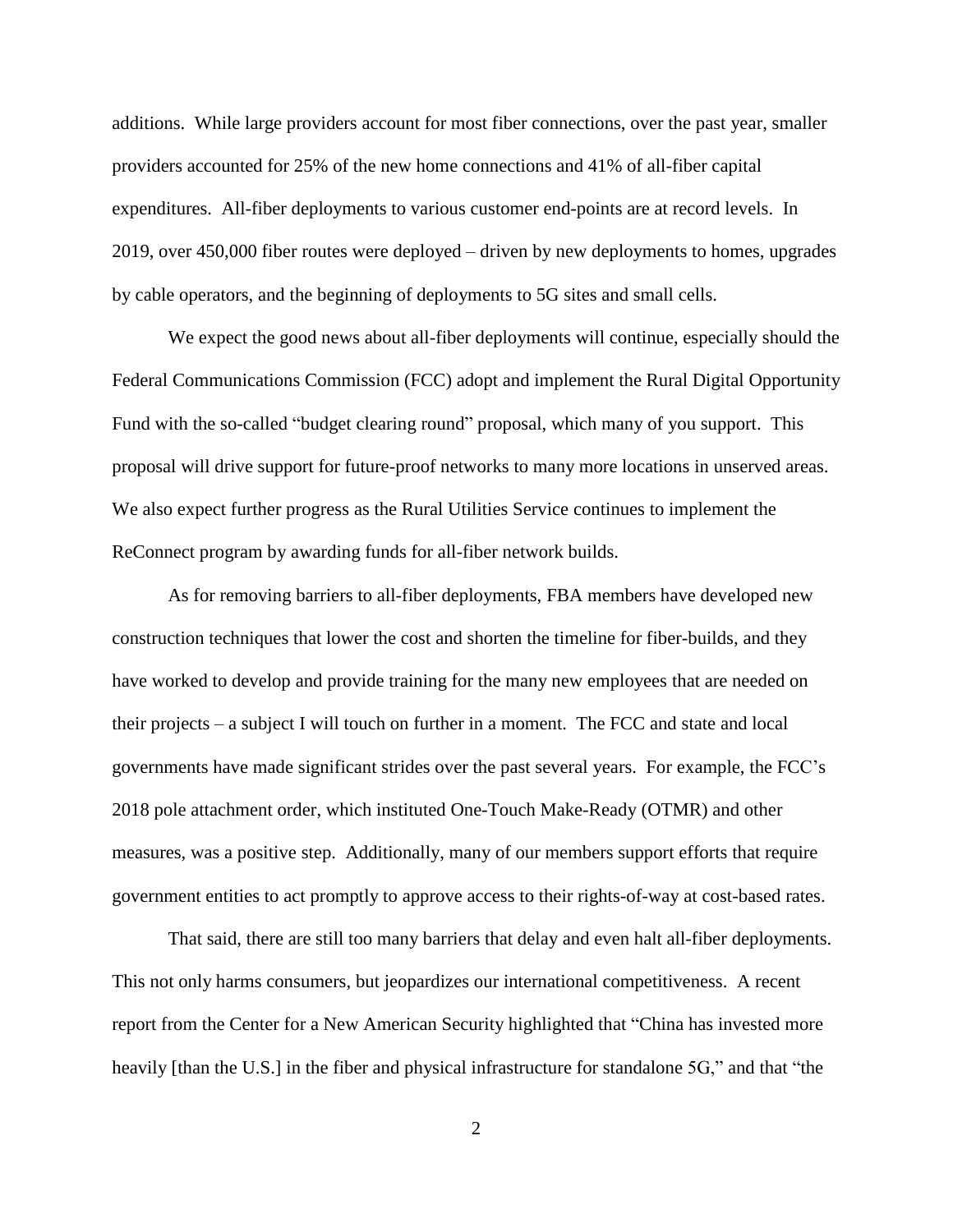Chinese government has undertaken significant investments in building up a more robust digital infrastructure of fiber optic networks that are important to facilitate the large-scale deployment of  $5G$ ."

Based on recent discussions with our members, let me highlight some barriers to deployment that are of greatest concern to them.

## **Labor and Job Training**

The annual investment from the private and public sectors in communications infrastructure is enormous – by our count more than \$80 billion – and we see that trend continuing. Not only are we rapidly building all-fiber networks across the country, but providers are investing enormous amounts in other communications technologies, including 5G. As a result, our members are telling us that getting and retaining skilled personnel is among the biggest chokepoints in deployments. Yet, these are good jobs with a good career path. The personnel shortfall has become so bad that one of my construction members said it has started to turn away work. Another member said the company is short 100 crews needed to support the amount of work they could bring in – not people, crews. And one of my equipment providers said that after two years of record sales, contractors have stopped buying new equipment because they do not have enough people to run the machines.

As I mentioned at the outset, our members have been engaged in efforts to increase the workforce for the fiber industry. Because existing educational programs do not provide the skills they need, companies are partnering with community colleges and trade schools to develop programs and curricula that will give students training on deploying broadband networks: from creating network architecture and reading blueprints, to fusing, splicing and closing fiber connections, and from operating heavy machinery to climbing poles and towers to install fiber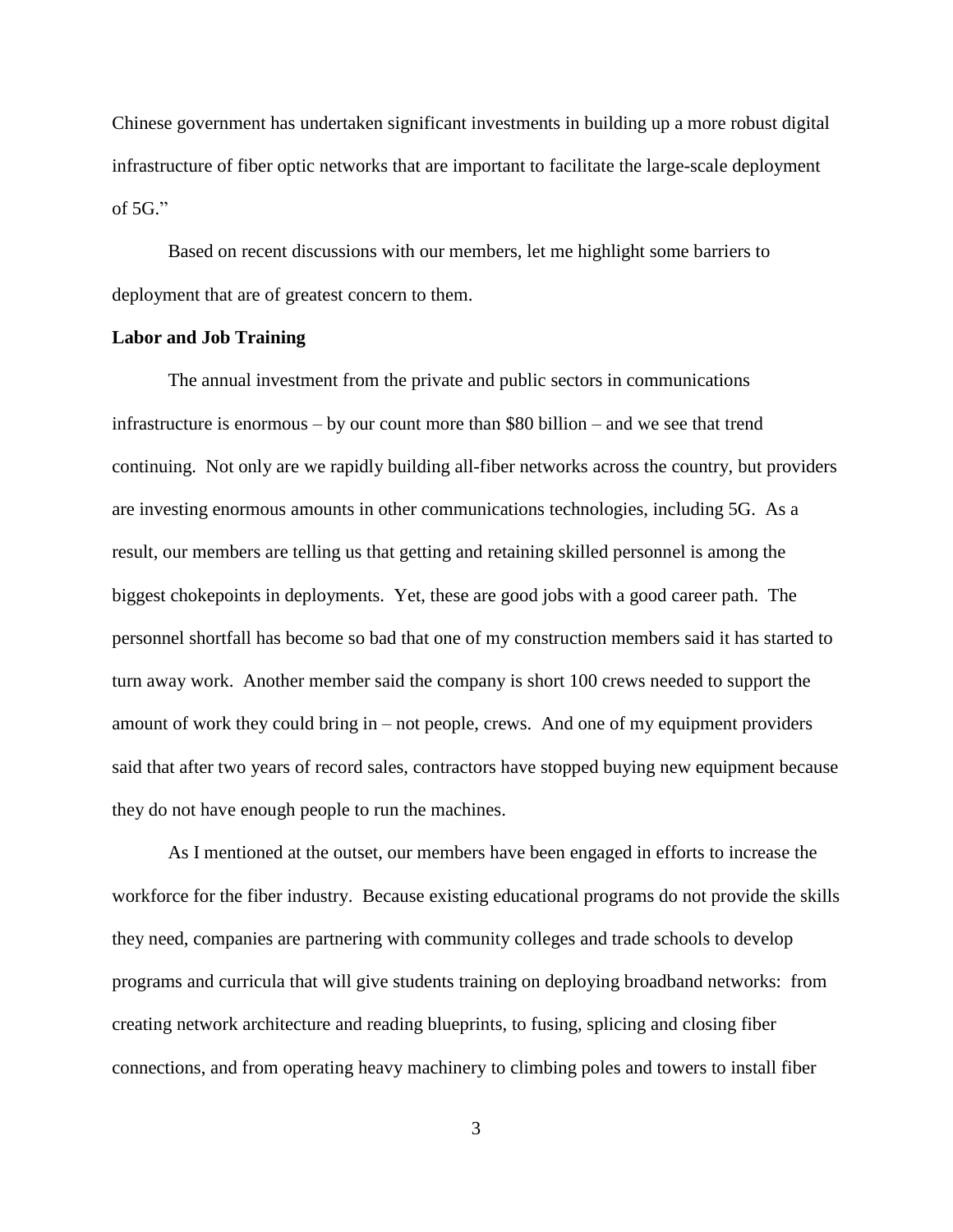and other equipment, as well as training on how to conduct "locates" – the ability to locate and mark other facilities that are already in the ground.

One example of such a program is the Utility System Technician associates degree at the State Technical College of Missouri. This degree offers students a hands-on education, learning how to install and maintain utility systems, including fiber, and even offers a "Fiber Optic Technician" certification. The program is up and running thanks to \$2 million in state funding, donations from private companies in the form of heavy operating equipment, and industry support in creating the curriculum. Another example is Wilson Community College in North Carolina, which partnered with a local fiber broadband provider to bring a 10-week course and a 5-day boot camp on fiber deployment training to the school in 2019. There are already efforts to expand these courses into a degree or certificate program. Each of these programs and their curricula can be models for other institutions across the country.

In addition to these developments, other members are working to drive interest in broadband deployment careers among high school students. One member has created a scholarship for high school students planning to enroll in community colleges or trade schools and who have an interest in apprenticeship or pre-apprenticeship in construction trades. Another member has been working with a local high school, talking to students interested in engineering and other careers in the broadband construction industry and providing them with internship opportunities. Our members have also been ramping up their on-the-job training, which they feel is needed to support employees new to the industry and as an addition to tech school or community college training. These efforts are significant, but they will not alone meet increasing workforce demands.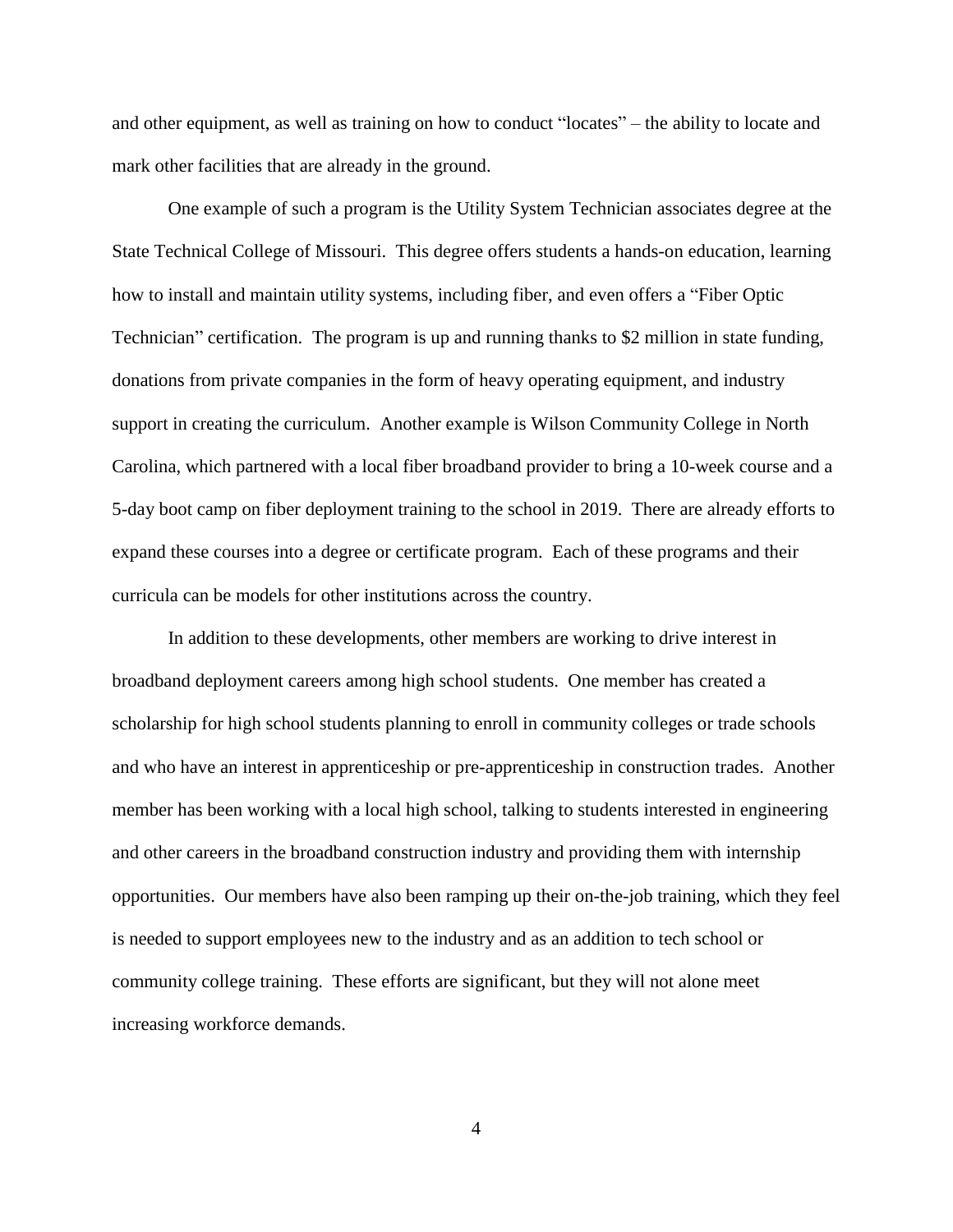Federally-supported workforce development programs provide productive opportunities to support and expand educational opportunities. The Department of Labor (DOL) Employment and Training Administration overseas two grant programs that can make a difference. The Workforce Opportunities for Rural Communities (WORC) and the Apprenticeship Readiness grant programs are each geared toward supporting educational institutions and other programs that will provide skills training that help put people to work. In fact, working with some of our members, some community colleges are waiting to hear back now on applications for Apprenticeship Readiness grants to support their efforts to establish new utility programs or update existing programs that provide fiber and other communications deployment training. In 2019, these DOL grant programs offered \$130 million combined in grants, any portion of which could make a significant impact in developing the broadband deployment workforce. The Department of Labor should prioritize granting funds for broadband deployment, fiber deployment, and 5G training – calling out those areas in their grant programs and announcements specifically. Congress should also explore other opportunities to find new funds to support this type of training.

I also want to mention the TOWER Infrastructure Deployment Act, introduced by Senators Gardner and Sinema. This legislation would create the Telecom Workforce Development Advisory Council to advise the Federal Communications Commission on workforce needs in the communications industry, ways to encourage participation in industry-led workforce development programs, and ways to improve workforce development in the industry. We encourage the Committee to ensure this legislation includes a directive that individuals with expertise in fiber workforce issues be appointed as members to the Advisory Council.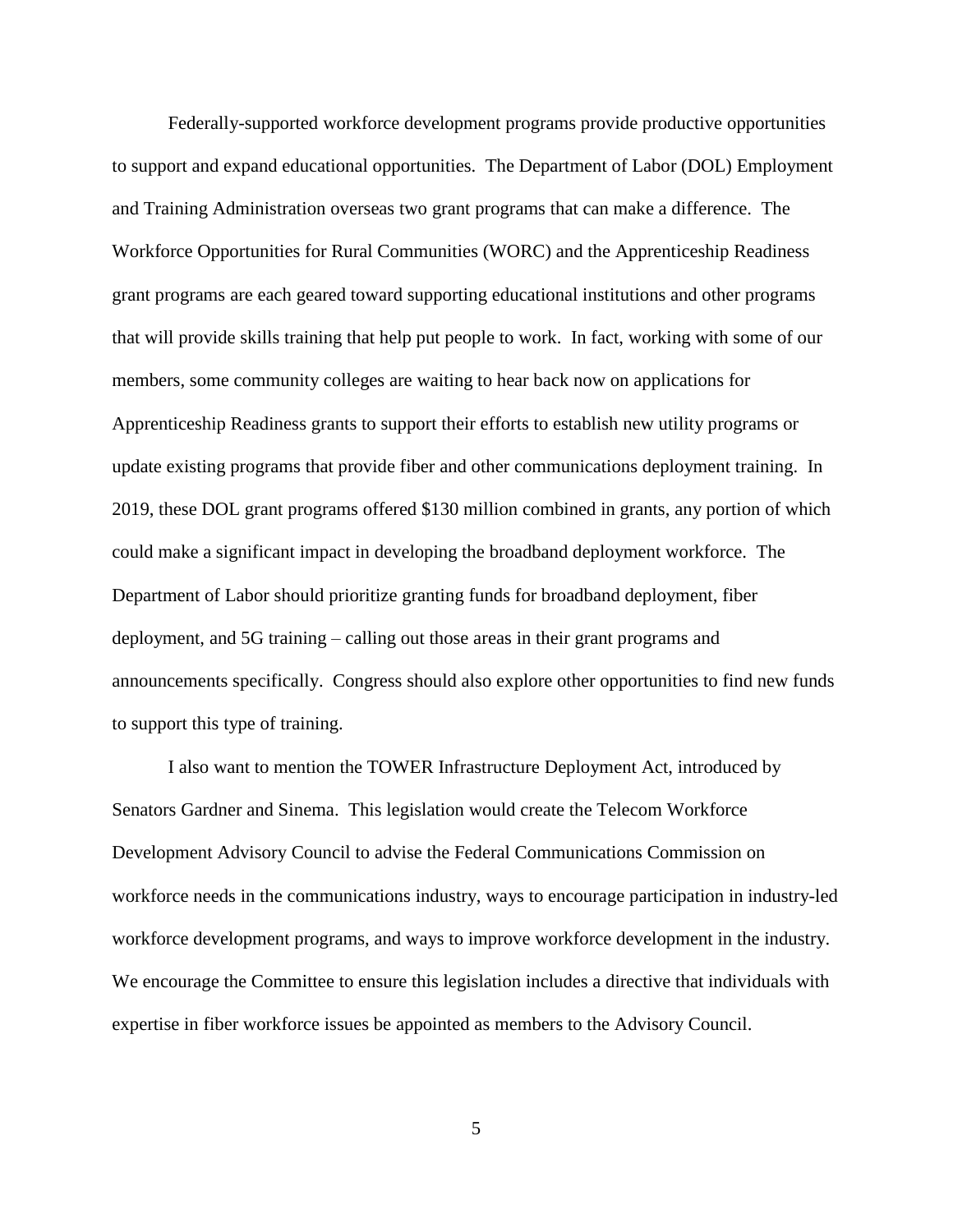## **Pole Attachments**

In adopting the federal pole attachment statute (Section 224 of the Communications Act), Congress understood that poles were both an essential and limited input for cable and telecommunications providers. The alternative is burying facilities, which takes far longer and can cost twice as much. Yet, while the statute seeks to facilitate access to poles (while accounting for important safety and reliability concerns), there remain issues in getting the utilities to abide by regulations they believe are contrary to their interests. As a result, while the FCC has spent the past 40 years diligently working to implement the statute, FBA members continue to have substantial problems in getting timely access to poles at reasonable rates. For instance, a utility just informed one of our members that it would need to pay \$400 per pole just to conduct a survey of potential attachment issues. Another utility increased make-ready charges to a long-time service provider by 500% – and to make the problem even worse, this utility is entering the broadband business as a competitor to our member. One of our service provider members needed access to only 10 poles, but the project was held up for months because it refused to buckle under and pay the utility's unreasonable make-ready fee for one pole. And, other service providers have told us they consistently face issues getting utilities to deliver power to their facilities once they are finally on the poles. Without power, services cannot be provided. We hear examples like these virtually every day. So, what can be done to improve the situation?

 First, in its 2018 order, the FCC sought to address utility concerns that attachers comply with safety and reliability requirements by establishing a process whereby electric utilities would certify contractors that attachers could then hire to undertake survey and make ready work on poles and to make attachments. The FCC now needs to make sure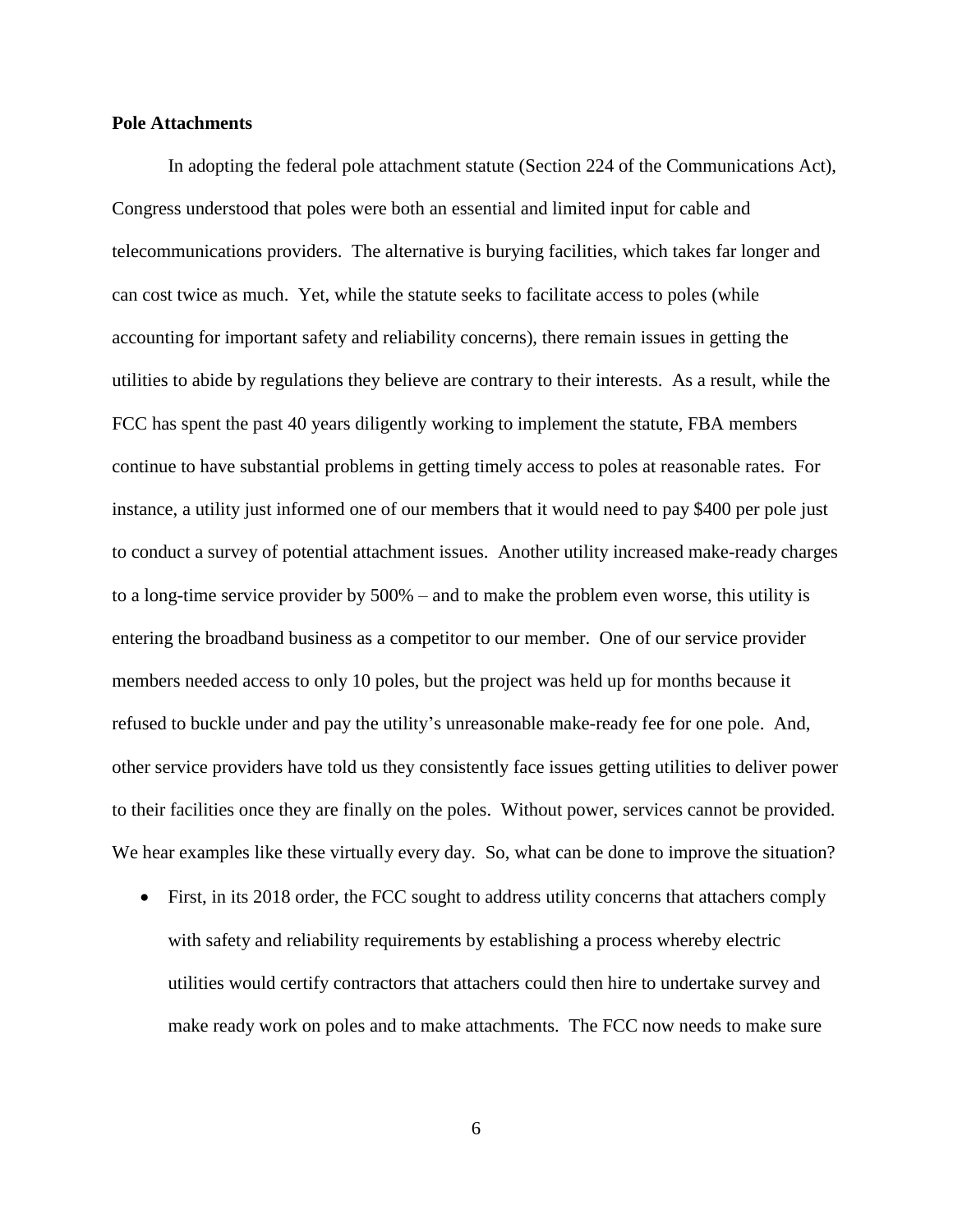this process is fully implemented as soon as possible and that the utilities are not allowed to cause further delay by not having available enough certified contractor personnel.

- Second, even though the FCC recently adopted rules to facilitate the filing and pursuit of pole attachment complaints, the process continues to be so costly and take too long that it is unusable to address most issues attachers face. In effect, attachers may have a right, but they do not have a remedy, which leads to utilities dragging out the process and making unreasonable requests. We propose Congress enact legislation establishing a commercially reasonable remedy – that is, the same type of alternative dispute resolution process that is found in commercial agreements between parties with equal bargaining power, and it must be one where an appeal can be taken to court – and not to the full FCC.
- Third, the FCC needs to regularly review its rules either by seeking comments or holding a workshop to ensure the rules are truly addressing problems – such as the power issues discussed above – and the FCC should regularly ask stakeholders whether they have additional concerns that need to be addressed.

## **Access to Railroad Easements**

One of the most vexing problems for FBA members is getting the right to cross railroad tracks. On its face, you would not think it would be that difficult to string a wire over or bury one under railroad tracks. The actual work typically can be completed within a day, if not much less time. However, virtually anyone building an all-fiber network can tell a story about having difficulties getting to cross the tracks – and there are lots of railroad tracks in the U.S. Just like with pole access, it too often takes too long and costs too much. But, unlike with poles, there is no federal statute to help. As a result, providers can be held up for six months or more, and the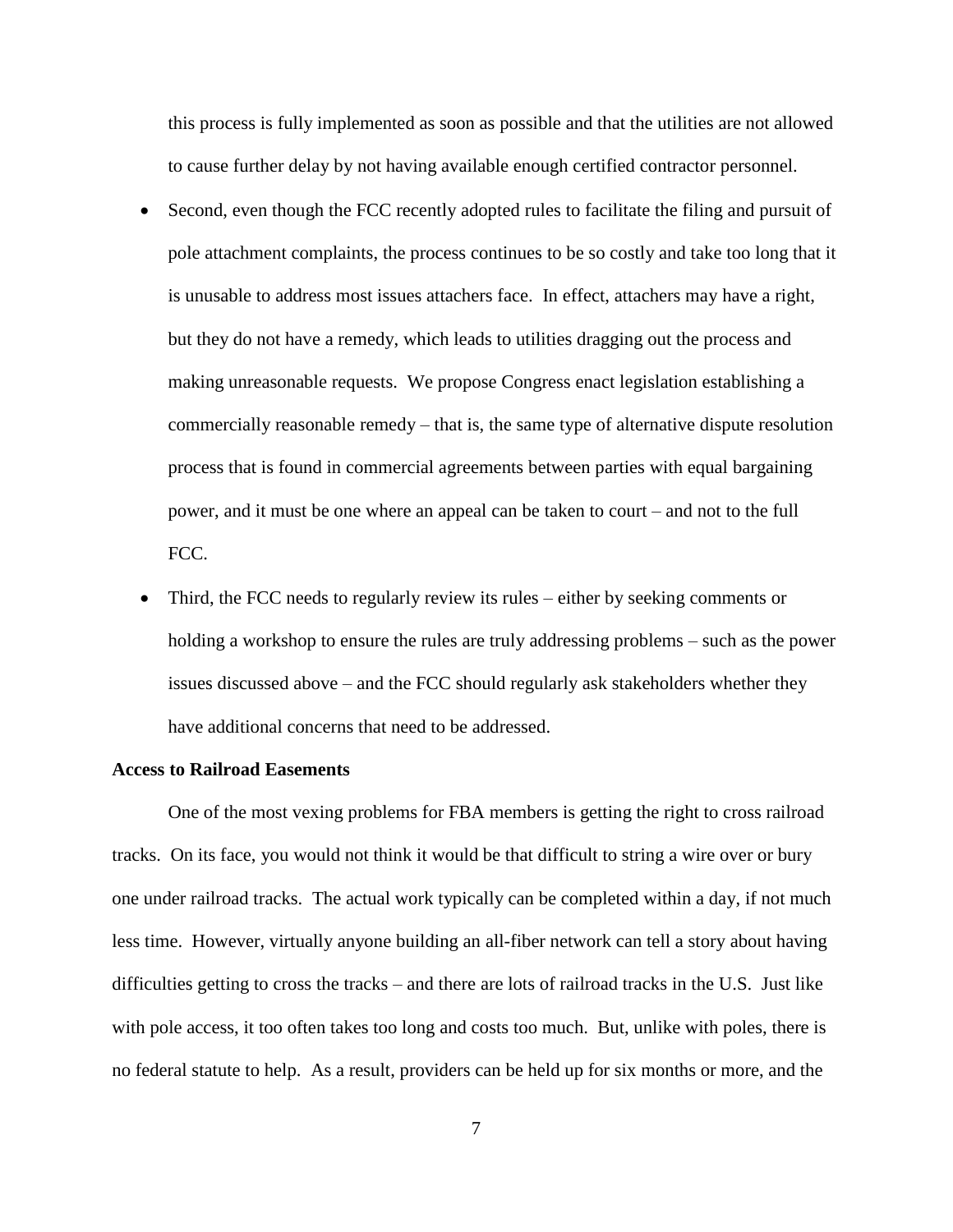fees, while sometimes reasonable, can skyrocket. One FBA member had to cross two tracks next to each other, each of which was owned by a different railroad. One charged \$5,000 to cross its tracks; the other \$25,000, thus showing the arbitrariness of these charges. And, quite frankly, even a \$5,000 fee is unreasonable. To address this concern, South Dakota has enacted a law with a \$750 crossing fee, and it updated this law two years later to prevent railroads from adding surcharges to this amount. Other states also responded with Iowa setting a \$750 fee, Wisconsin a \$500 fee, and Nebraska a \$1,250 fee.

FBA encourages the Committee to examine this issue further, and we encourage additional States to enact crossing laws. In the meantime, we have reached out to railroad representatives to begin a dialogue on ways to address our members' concerns.

## **State and Local Rights-of-Way**

Virtually all fiber providers need access to state and local rights-of-way, and most have good relations with state and local governments. However, there are outliers that take too long to approve an application or seek to charge market, rather than cost-based, rates. Let me raise just one pending example.

For years, the New York State Department of Transportation (DOT) did not charge telecommunications providers for use and occupancy of the state-owned rights-of-way. However, that ended a year ago, when the state, as part of revenue legislation, adopted a new law authorizing the DOT to charge "fiber optic utilities" a fee that could be up to market value. No fee was imposed on other network technologies. Moreover, "fiber optic utilities" are prohibited from passing the fee along to consumers. So, the fee, contrary to federal law (Section 253 of the Communications Act) is discriminatory and not cost-based – and it is hidden from the public. As we all know, if you want less of something, you tax it. At a time when we are seeking to bring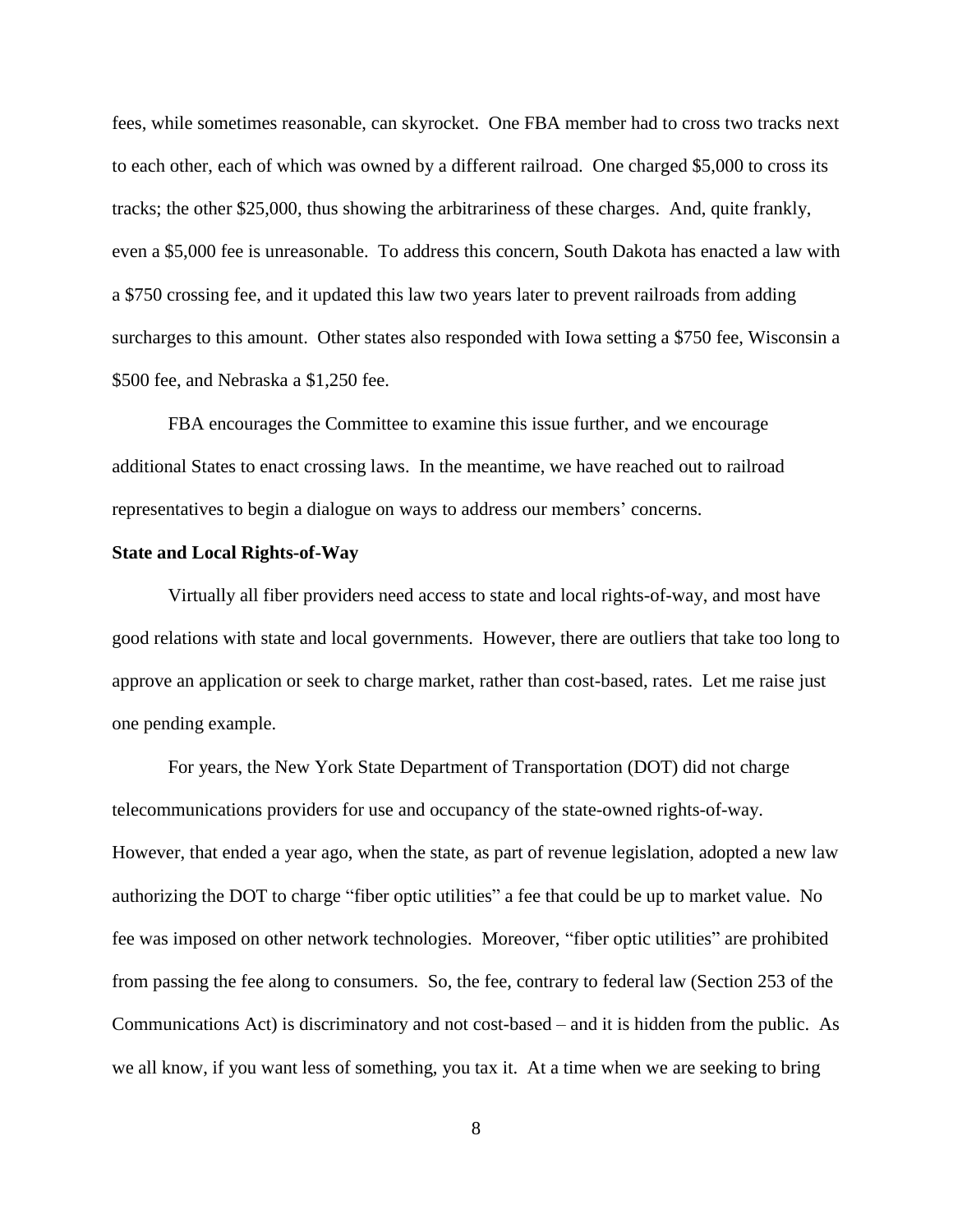all-fiber networks to new homes and businesses and to support 5G and wireless networks and smart communities, New York State's action is clearly counter-productive. Hopefully, the State will rethink this law. The alternative is for fiber providers in New York State to seek relief in court.

## **Federal Rights-of-Way**

Congress is to be commended for adopting, as part of the MOBILE NOW legislation, provisions that seek to improve the process for access to federal rights-of-way. It was warranted. Just several years ago, the Forest Service took 16 months to grant a permit to one of our service provider members to deploy fiber in a mere 8 miles of federal government rights-of-way. Our member was able to engineer, permit, and construct the other 142 miles of this build in much less time.

While we are hopeful that the new law helps expedite the processing of permits by federal agencies, we urge the Committee to be vigilant. Just recently, one member was held up for 6 months waiting for a federal agency to sign-off on a permit. We understand that a large part of the problem is that issuing right-of-way permits is not a primary task of federal agencies, and so they can be easily tasked in other areas. For that reason, we believe Congress should establish a shot clock in the range of 90-120 days, which is similar in duration to what is required by the FCC for wireless siting applications. Moreover, if the agency does not meet the deadline, the application should be deemed granted.

### **Entry Barriers**

While I have focused my testimony so far on barriers to deployments, let me add that there are still barriers to become an all-fiber provider. Many states have acted recently to tear down those entry barriers for electric cooperatives by enacting legislation that permit their entry